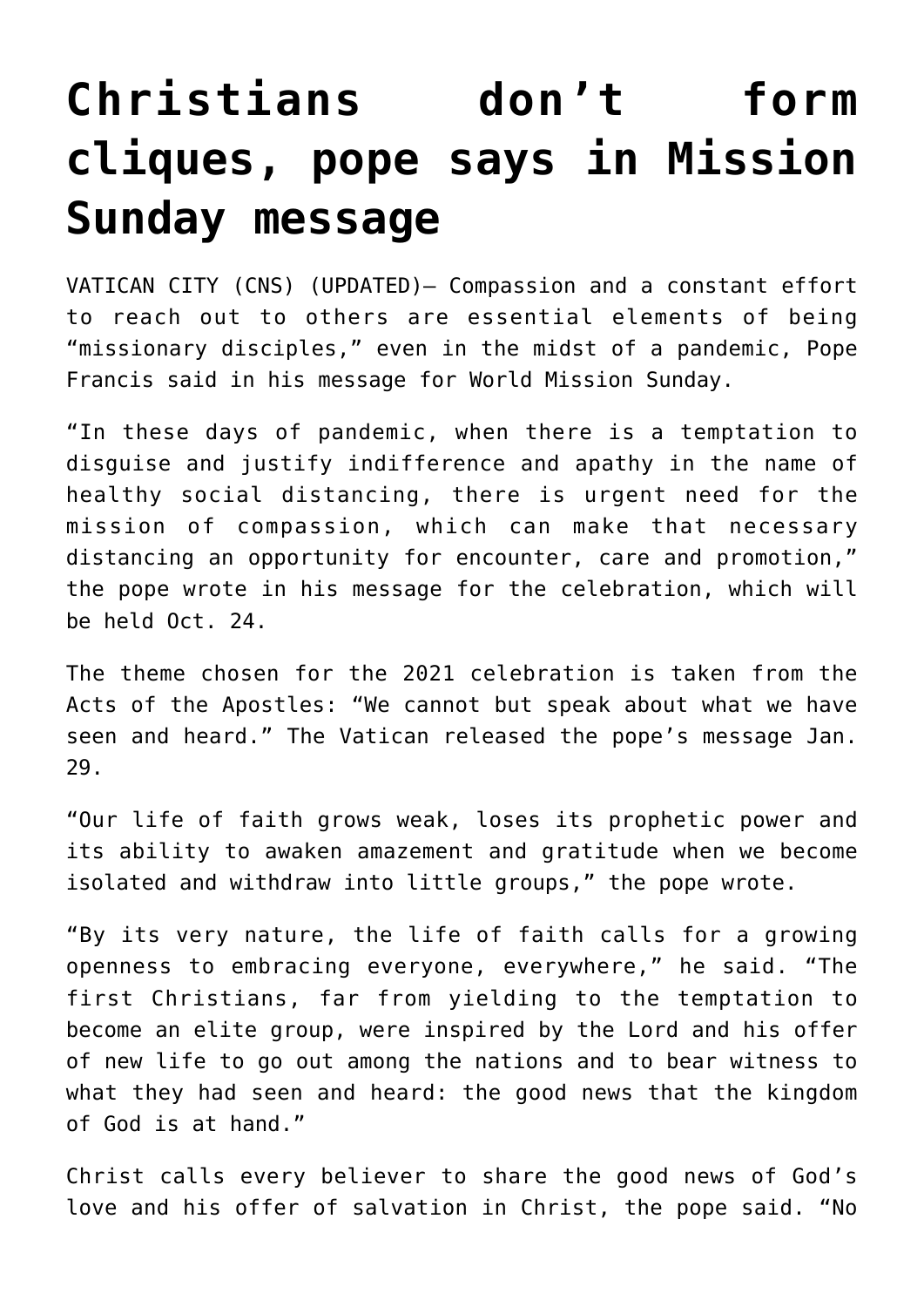one is excluded, no one need feel distant or removed from this compassionate love."

"Always, but especially in these times of pandemic," he said, "it is important to grow in our daily ability to widen our circle, to reach out to others who, albeit physically close to us, are not immediately part of our 'circle of interests.'"

The early Christians faced misunderstandings, hostility and persecution from without and divisions within, Pope Francis noted, but the Acts of the Apostles documents how they endured hardship by clinging firmly to Christ and grew in the "conviction that God is able to act in any circumstance, even amid apparent setbacks, and in the certainty that all those who entrust themselves to God will bear good fruit."

"Our own times are not easy," the pope wrote. "The pandemic has brought to the fore and amplified the pain, the solitude, the poverty and the injustices experienced by so many people. It has unmasked our false sense of security and revealed the brokenness and polarization quietly growing in our midst."

"We have experienced discouragement, disillusionment and fatigue," he said, and most people have been tempted at times by "a growing negativity that stifles hope."

But like the early Christians, "in our communities and in our families, we can hear the powerful message of life that echoes in our hearts and proclaims: 'He is not here but has risen!'"

The message of Gospel hope frees Christians from fatalism, Pope Francis said, and gives them "the freedom and boldness needed to rise up and seek with creativity every possible way to show compassion, the 'sacramental' of God's closeness to us, a closeness that abandons no one along the side of the road."

Sharing "what we have seen and heard," he said, includes the great mercy God has shown to each person.